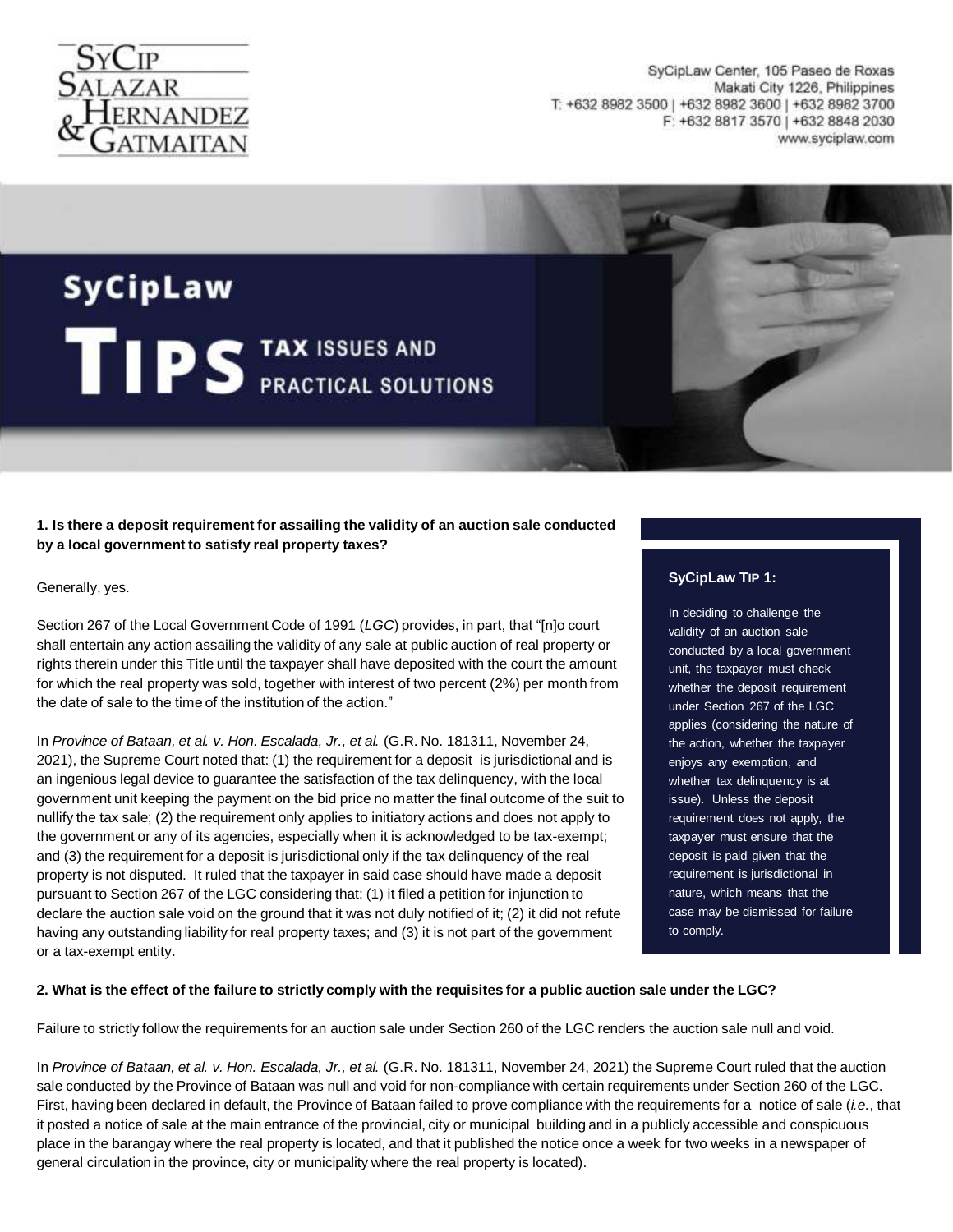# **SyCip Salazar Hernandez & Gatmaitan**

**Managing Partner:** Hector M. de Leon, Jr.

**Tax Department Head:** Carina C. Laforteza

#### **Tax Department Partners:**

Carlos Roberto Z. Lopez Ramon G. Songco Benedicto P. Panigbatan Russel L. Rodriguez Ronald Mark C. Lleno Hiyasmin H. Lapitan Leah C. Abutan John Christian Joy A. Regalado Ma. Patricia B. Paz-Jacoba Joanna Marie O. Joson Maria Viola B. Vista Maria Christina C. Ortua-Ang

**Of Counsel:** Rolando V. Medalla, Jr.

**Special Counsel:** Catherina M. Fernandez

#### **Tax Department Senior Associates:**

Austin Claude S. Alcantara Mark Xavier D. Oyales Camille Angela M. Espeleta-Castillo Kristina Paola P. Frias Hailin D.G. Quintos-Ruiz Renz Jeffrey A. Ruiz

#### **Tax Department Associates:**

Spencer M. Albos Diane Elaine B. Bataller Kevin Joseph C. Berbaño Roman George P. Castillo

**Editor:** Ronald Mark C. Lleno (Partner)

#### **Contributors:**

Carina C. Laforteza Benedicto P. Panigbatan Russel L. Rodriguez Ronald Mark C. Lleno Joanna Marie O. Joson Maria Viola B. Vista Maria Christina C. Ortua-Ang Austin Claude S. Alcantara Jose Patricio S. Medalla John Alfred H. Mendoza Bianca Isabella J. Ortiz

#### **Coordinators:**

Marie M. Ingcoco Joanne V. Lacsina Angelita O. Dizon

For more information regarding the issuances discussed in this briefing, please contact: Carina C. Laforteza cclaforteza@syciplaw.com

Second, the auction sale sold more property than what was necessary or permissible under Section 260, which directs the auction of the property "or a usable portion thereof as may be necessary to satisfy the tax delinquency and expenses of sale." The Supreme Court said that the Province of Bataan should not have sold the machineries and equipment located on the real property since the value of the two parcels of land was already more than sufficient to satisfy the delinquent tax liability and expenses of the sale.

The Supreme Court explained that "strict adherence to the statutes governing tax sales is imperative not only for the protection of the

#### **SyCipLaw TIP 2:**

A taxpayer whose real property is levied upon and sold to satisfy delinquent real property taxes must check if the requirements for a valid auction sale under the LGC were strictly complied with by the local government unit. Failure to comply with the requirements may be cited as a ground to challenge the validity of the auction sale.

taxpayers, but also to allay any possible suspicion of collusion between the buyer and the public officials called upon to enforce the laws. Failure to comply with these requisites shall render the tax sale null and void."

**3. Is there a required period between filing an administrative claim and a judicial claim for refund of erroneously/illegally collected taxes under Sections 204 and 229 of the National Internal Revenue Code of 1997, as amended?**

No. In *Commissioner of Internal Revenue v. Carrier Air Conditioning Philippines, Inc.* (G.R. No. 226592, July 27, 2021), the Supreme Court *En Banc* rejected the argument that the judicial claim for refund, which was filed only 10 days after the filing of the administrative claim for refund, was premature and violative of the doctrine of exhaustion of administrative remedies. Following its previous ruling in the 2015 case of CBK Power Company Limited v. Commissioner of Internal Revenue (where the judicial claim was filed merely 5 days after the administrative claim was filed), it reiterated the rule that as long as the administrative and judicial claims fall within the two-year period, there is no judicial impediment to the judicial claim for refund.

The Supreme Court explained that Sections 204 and 229 of the National Internal Revenue Code, as amended (*Tax Code*) require only that the administrative claim for refund be filed before the judicial claim for refund and that both the administrative and judicial claims for refund be filed within two years from the payment of the tax. From the plain language of the law, it does not matter how far apart the administrative and judicial claims were filed, or whether the Commissioner of Internal Revenue was actually able to rule on the administrative claim, so long as both claims were filed within the two-year prescriptive period.

## **SyCipLaw TIP 3:**

A taxpayer seeking a refund of erroneously or illegally collected taxes must make sure that both its administrative and judicial claims for refund are filed within the two-year prescriptive period, even if the Commissioner of Internal Revenue fails to act on its claim.

The Supreme Court observed that the lack of a specific period fixed by the law within which the Commissioner must decide the refund claim has at times led to delays (to the taxpayer's prejudice) or to instances where the Commissioner was deprived of the opportunity to act on the matter because of the short interval between the filing of the administrative and judicial claims. However, the Supreme Court said that "[n]onetheless, the silence or insufficiency of the law on the reasonable period for the Commissioner's action is one that can be addressed not by judicial pronouncement, but by appropriate legislation."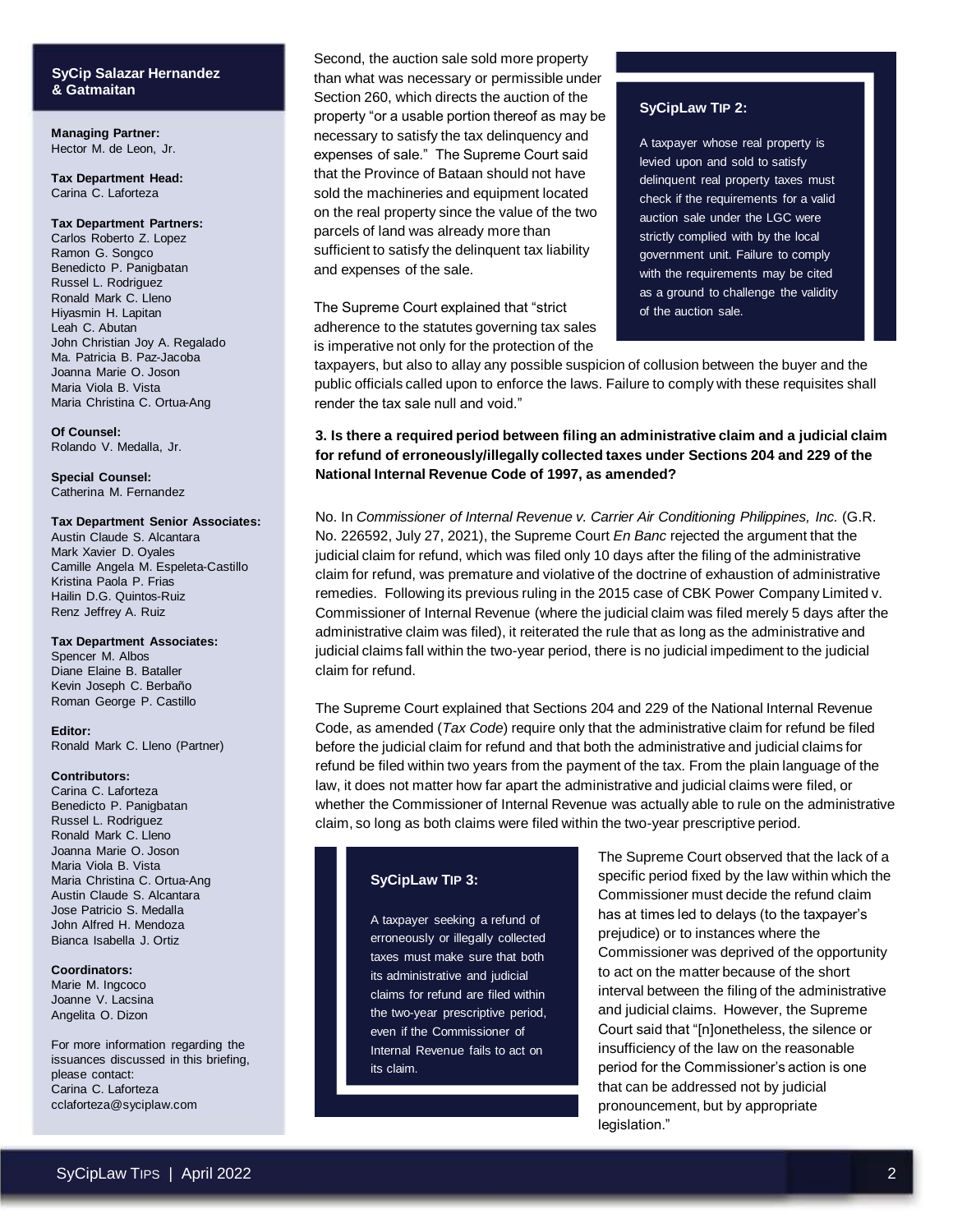**4. Is a tax assessment valid absent a Letter of Authority and the Bureau of Internal Revenue conducting its own examination of the taxpayer's books of accounts and other accounting records?** 

No. In *Commissioner of Internal Revenue v. Pueblo De Oro* (CTA EB No. 2303 [CTA Case No. 9533], April 18, 2022), the Court of Tax Appeals (*CTA*) ruled that an assessment issued by the Bureau of Internal Revenue (*BIR*) without conducting an examination of the taxpayer's books of accounts and other accounting records, but simply based on a letter issued by the Board of Investments (*BOI*) to the BIR is a void assessment.

In this case, the taxpayer argued that the deficiency income tax assessment issued against it is not valid since no Letter of Authority (*LOA*) was issued by the BIR. The tax assessment was based solely on the findings of the BOI instead of the BIR conducting an independent investigation of the taxpayer's books of accounts and other accounting records.

The BIR, on the other hand, argued that under Section 5 of the Tax Code, the BIR is empowered to ascertain the correctness of a tax return in order to determine any liability for an internal revenue tax. It asserted that, because the deficiency tax assessment did not emanate from the examination of the taxpayer's books of accounts and other accounting records, but from a letter of the BOI to the BIR informing the latter of the denial of the taxpayer's request for an income tax holiday, an LOA is not needed.

# **SyCipLaw TIP 4**:

Taxpayers should insist on their right to an independent investigation and examination of the facts that would justify the issuance of a deficiency tax assessment. A tax assessment based on the findings of a different government agency is not a sufficient basis for a tax assessment.

A motion for reconsideration of the decision is currently pending.

CTA decisions, while persuasive, do not become the law of the land, unlike decisions of the Supreme Court.

The CTA disagreed with the BIR and ruled that, by making such an assertion, the BIR had in effect admitted that it did not conduct an independent investigation and examination of the facts that would justify the issuance of a deficiency tax assessment.

The CTA ruled that, in the issuance of a tax assessment, the BOI's findings cannot serve as a substitute for an actual examination and investigation that the BIR should have conducted to ascertain the amount of the taxpayer's tax liability. According to the CTA, by merely adopting the BOI's findings as its basis for issuing a deficiency tax assessment against the taxpayer without verifying the same, the BIR violated the taxpayer's right to due process.

# **5. What is the** *Origin of the Claim Test* **in Taxation?**

The *origin of the claim test* is based on US jurisprudence, in particular, *U.S. v. Gilmore* (372 U.S. 39, February 18, 1963). The test provides that in characterizing claims for taxation, the origin and character of the claim with respect to which an expense was incurred or a gain realized, rather than its potential consequences upon the fortunes of the taxpayer, is the controlling test.

The CTA recently applied the *origin of the claim test* in resolving *Commissioner of Internal Revenue v. Emmanuel C. Onate* (CTA EB No. 2370 [CTA Case No. 9498], March 18, 2022). One of the issues in the case is whether the monetary award received by the respondent from a final and executory judgment against a bank, arising from undocumented withdrawals from his trust accounts plus interest, is taxable as a judicial award or as long-term investments, if at all. The CTA applied the *origin of the claim test* to determine the origin and character of the judgment award.

In this case, the bank paid the judgment award to the respondent net of the 20% final withholding tax applicable to interest/yield from bank deposits/deposit substitutes, amounting to PhP25,702,952.11.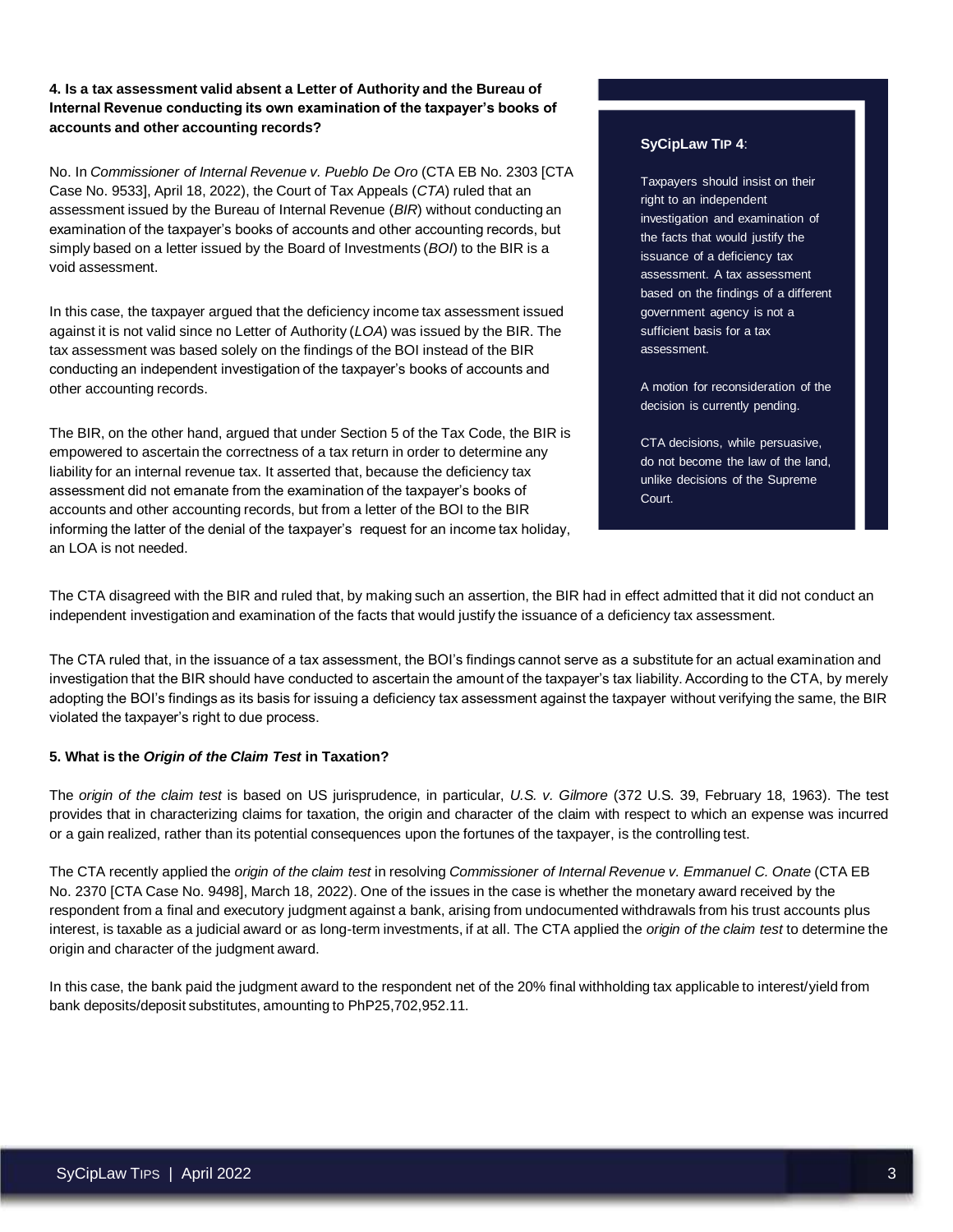#### **SyCipLaw TIP 5:**

Taxpayers should keep in mind the *origin of the claim test* when opposing claims made by the BIR. The origin and character (e.g., whether income or capital, or whether personal or business expenses) of amounts received will determine whether such amounts are taxable income.

A motion for reconsideration of the decision is currently pending.

CTA decisions, while persuasive, do not become the law of the land, unlike decisions of the Supreme Court.

# The respondent filed a written claim for refund or tax credit for the amount of PhP25,702,952.11, asserting that the interest subject of the case was interest on longterm investments that were wrongfully taken from his bank accounts and which interest is expressly exempt from income tax under the Tax Code. The BIR, on the other hand, argued that the interest subject of the case is not interest from a long-term investment, but interest from a judgment award, hence, subject to a final withholding tax. The CTA, in Division, ordered the refund or issuance of tax credit certificate in the amount of PhP25,702,952.11 in favor of the respondent and held that the legal interest imposed on the judgement award is not taxable.

The CTA *En Banc* affirmed the decision. Applying the *origin of the claim test*, the CTA *En Banc* ruled that the payments received by the respondent under the judgment award originated from the trust accounts he invested with the bank. Because the Supreme Court ordered the bank to return the undocumented withdrawals from the trust accounts, those funds are merely a return of capital to the taxpayer. Furthermore, with respect to the interest that were also awarded with the restored funds, they are in the nature of an indemnity to the respondent for the income he could have earned from the funds had they not been debited by the bank. If the funds that were returned to the respondent had only remained in the trust accounts with the bank, they would have earned interest income that is expressly exempt under the Tax Code because they qualify as long term investments.

## **6. What is** *e-Sabong* **and how is it taxed?**

Electronic Sabong or e-Sabong is the online and/or remote or off-site wagering/betting on live cockfighting matches, events, and/or activities streamed or broadcasted live from cockpit arenas that are licensed or authorized by the local government units having jurisdiction over such arenas. The Philippine Amusement and Gaming Corporation (*PAGCOR*) created the E-Sabong Licensing Department to exercise regulatory functions over e-Sabong operations and approved the Regulatory Framework for Electronic Sabong on April 27, 2022. However, upon the recommendation of the Department of Interior and Local Government, the President subsequently issued a verbal directive to halt all e-Sabong operations immediately. Consequently, PAGCOR has directed all licensed e-Sabong operators to shut down their gaming websites and cease all gaming operations accordingly.

Presidential Decree (*PD*) No. 1869, as amended by RA No. 9487, vested PAGCOR with the authority to license recreation or amusement places within the Philippines. PD No. 1869, as amended, provides that "no tax of any kind or form, income or otherwise, as well as fees, charges or levies of whatever nature, whether National or Local, shall be assessed and collected under this Franchise from [PAGCOR]; nor shall any form of tax or charge attach in any way to the earnings of [PAGCOR], except a Franchise Tax of five (5%) percent of the gross revenue or earnings derived by [PAGCOR] from its operation under this Franchise." Applying PD No. 1869, as amended, the Supreme Court, in Bloomberry Resorts and Hotel, Inc. v. BIR, held that similar to PAGCOR, PAGCOR's contractees and licensees remain exempt from the payment of corporate income tax and other taxes, except for the 5% franchise tax on their income from gaming operations. However, it was further clarified in Thunderbird Pilipinas Hotel & Resorts, Inc. v. CIR, that the valueadded tax (*VAT*) exemption of PAGCOR extends only to entities that have contracted with PAGCOR in connection with their gaming operations and does not extend to licensees.

Prior to the suspension of e-Sabong operations, the BIR issued Revenue Memorandum Circular (*RMC*) No. 25-2022 to clarify the tax consequences arising from e-Sabong operations regulated by PAGCOR including digital transactions that are not clearly covered by existing tax regulations. The RMC made a distinction between "gaming income" or the percentage commission taken by the e-Sabong operator from the center or initial bet (*i.e.*, the amount of money gamecock owners wager on their own fighting cocks), and "service income" pertaining to the percentage commission obtained by the e-Sabong operator from the total gross sales or total bets for every cockfight in the "Meron", "Wala" and "Draw" sides, accepted through the e-Sabong betting portals, excluding the "center bets".

RMC No. 25-2022 provides that the gaming income from e-Sabong operations by an e-Sabong operator is subject to a five percent (5%) franchise tax in lieu of all internal revenue taxes except VAT or percentage tax (depending on the threshold).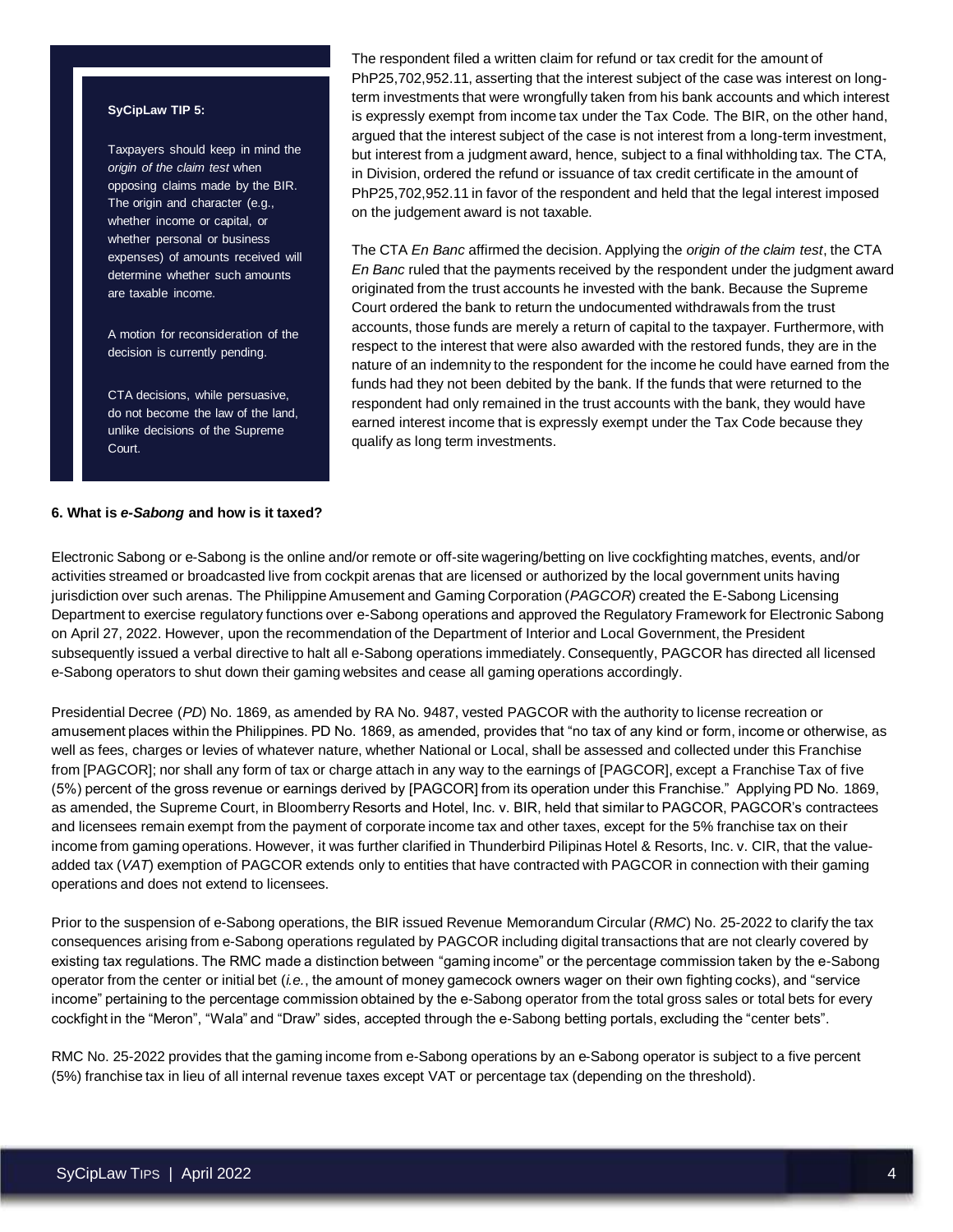However, if the e-Sabong operator has contracted with PAGCOR for the provision of goods and services for PAGCOR's gaming operations, then its provision of goods and services to PAGCOR is subject to zero-rated VAT. This benefit, however, does not apply to the service income and other income from e-Sabong by an e-Sabong operator which are subject to regular income tax, VAT, or percentage tax, as well as applicable withholding taxes. If the e-Sabong operator is unauthorized, such operator will not be covered under the fiscal regime under the PAGCOR charter and will be subject to the appropriate taxes and penalties under the Tax Code, in addition to the penalties and sanctions that may be imposed by the appropriate regulatory government agencies.

## **7. Are amended tax returns subject to the 25% surcharge?**

No, provided that the amendment was made to pay the correct tax and the original tax return was filed on or before the deadline.

Section 248 (A) of the Tax Code imposes a penalty equivalent to twenty-five percent (25%) of the amount of tax due when there is (i) failure to file any return and pay the tax due, (ii) a tax return is filed with the wrong internal revenue office, (iii) failure to pay the deficiency tax within the time prescribed for its payment in the notice of assessments, (iv) failure to pay the full or part of the amount of tax shown on any tax return required to be filed, or the full amount of the tax due for which no return is required to be filed, on or before the time prescribed for payment.

## **SyCipLaw TIP 6:**

While e-Sabong operations have been suspended pursuant to the directive of the President, e-Sabong operators who have earned income prior to the suspension of their operations must ensure that there is a clear distinction between gaming income, service income, and other income in its books to prevent assessments for deficiency taxes from the BIR, considering that only their gaming income is subject to five percent (5%) franchise tax in lieu of all other taxes.

In RMC No. 43-2022, the BIR clarified that the 25% surcharge will not be imposed if the taxpayer amends its tax return to pay the correct tax due provided that the taxpayer was able to file the initial tax return on or before the prescribed due date for its filing. However, the 25% surcharge will be imposed on a tax deficiency discovered during a tax audit if the tax return being audited was filed beyond the prescribed period.

#### **SyCipLaw TIP 7:**

Taxpayers should ensure that completed tax returns are filed (and the taxes due are paid) on or before the due date prescribed under the law. However, in case the taxpayer finds it necessary to file a subsequent amendment to its tax returns in order to reflect the correct taxes that are due, the taxpayer can now voluntarily amend the tax returns and pay the additional taxes due based on the amended tax returns (instead of waiting for a tax audit) since RMC No. 43-2022 has clarified that the 25% surcharge will not be imposed provided that the initial unamended tax return was filed on time.

In RMC No. 43-2022, the BIR clarified that the 25% surcharge will not be imposed if the taxpayer amends its tax return to pay the correct tax due provided that the taxpayer was able to file the initial tax return on or before the prescribed due date for its filing. However, the 25% surcharge will be imposed on a tax deficiency discovered during a tax audit if the tax return being audited was filed beyond the prescribed period.

RMC No. 43-2022 reconciled the provisions in RMC No. 54-2018 and RMC No. 46-1999 in relation to the imposition of the 25% surcharge. In RMC No. 54-2018, the BIR clarified that the 25% surcharge shall be imposed on the additional tax to be paid if a taxpayer amends its tax return and an additional tax is due based on the amended tax return. However, in RMC No. 46-1999, it was provided that the 25% surcharge will not be imposed in case of a deficiency tax assessment as a result of tax audit if the taxpayer filed its tax return on time. The BIR recognized that following the policy under RMC No. 54-2018 and RMC No. 46-1999 discourages taxpayers from voluntarily amending their tax returns to pay the correct tax due. Under the earlier RMCs, a taxpayer is unduly penalized for voluntarily amending its tax returns in order to pay the correct tax due but the taxpayer is unintentionally rewarded if it amends its tax returns in order to pay the correct tax as a result of a tax audit.

Accordingly, the new circular expressly provides that the 25% surcharge will not be imposed in case of an amendment of a tax return if the taxpayer was able to file the initial tax return on or before the prescribed due date for its filing, regardless whether the amendment of the tax return was done voluntarily or due to a tax audit.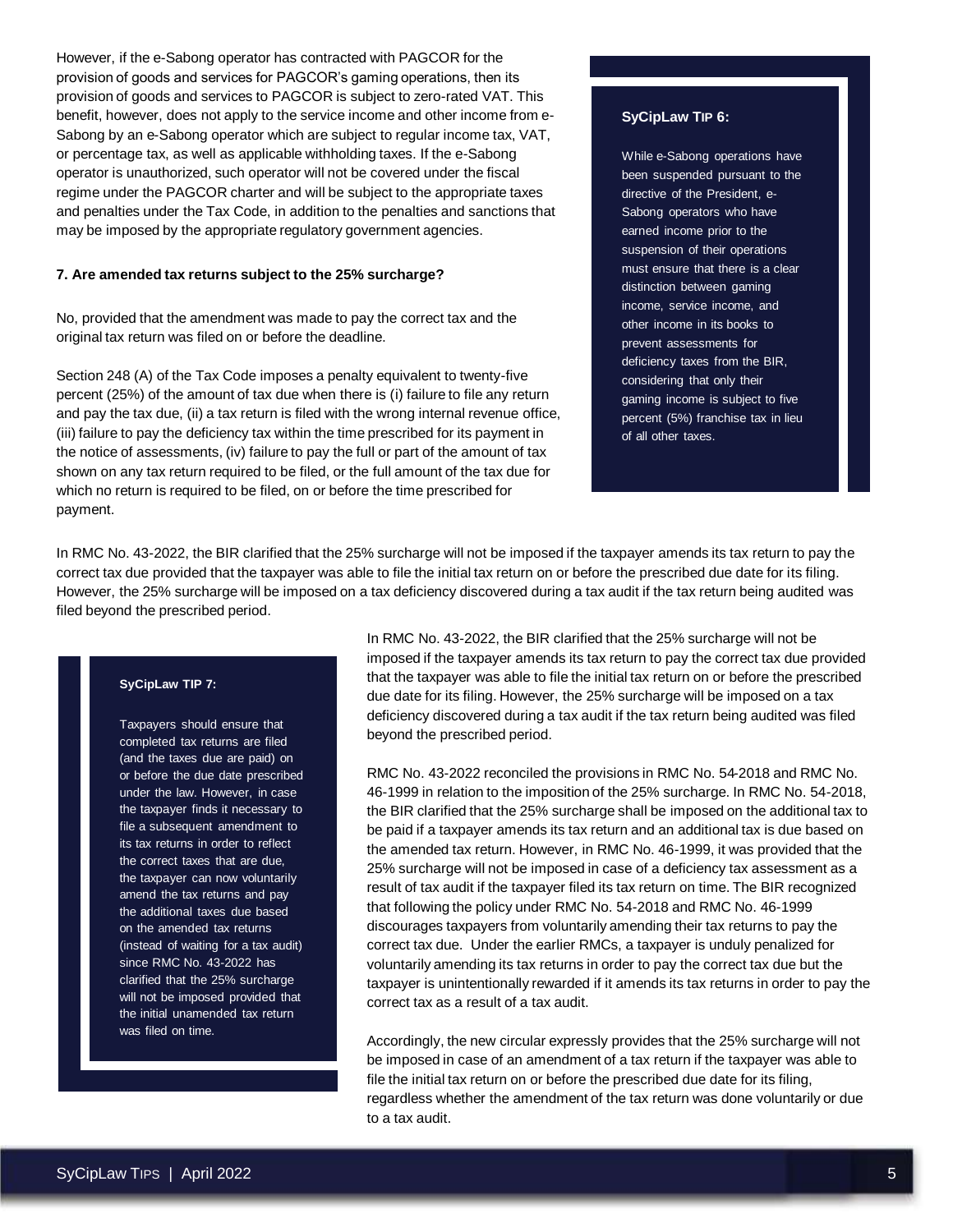# **8. What are the latest updates on the VAT rules under the Corporate Recovery and Tax Incentives for Enterprises Act and its implementing rules?**

The BIR issued RMC No. 49-2022 to amend certain portions of RMC No. 24-2022 which clarified issues relative to Revenue Regulation (*RR*) No. 21-2021 and certain issues pertaining to the effectivity and VAT treatment of transactions by registered business enterprises (*RBEs*), particularly the registered export enterprises.

The issuance of RMC No. 49-2022 was in response to the request of taxpayers affected by the deferment of RR No. 9-2021, which provided for the imposition of 12% VAT on certain transactions that were taxed at zero percent (0%) VAT under the Tax Code, and to align RMC No. 24-2022 with the provisions of the Corporate Recovery and Tax Incentives for Enterprises (*CREATE*) Act and its implementing rules and regulations.

## *VAT sales during the deferment of RR No. 9-2021: Q&A No. 10*

The BIR recognized that there are transactions other than the sales of goods and services to registered export enterprises and DMEs located in ecozones and freeport zones that may have been affected by the deferment of RR No. 9-2021. RMC No. 49-2022 confirmed that the non-retroactivity provision under Section 246 of the Tax Code will apply; thus, all transactions that have been treated by the seller as VAT zero-rated for the period July 1, 2021 to December 9, 2021 will remain VAT zero-rated, even if the transactions are not qualified for VAT zero-rating.

If the seller applied the 12% VAT to the said transactions, the seller has the option of retaining the 12% VAT declaration or reverting the transaction from VATable to VAT zero-rated.

## *Sale of goods and services by DMEs located in ecozones or freeport zones: Q&A No. 17*

RMC No. 49-2022 clarified the VAT treatment of sales by registered non-export locators or domestic market enterprises (*DMEs*) located in ecozones and freeport zones depending on whether the sellers were registered prior to the CREATE Act or during its effectivity.

If the *seller is registered prior to the CREATE Act*, its sales of goods may be exempt from VAT, zero-rated or subject to VAT depending on the buyer of these goods and whether the seller is under the 5% Gross Income Tax (*GIT*) regime or under the income tax holiday (*ITH*). Below are the applicable VAT treatment:

- **1. VAT Exempt** Sales of DME-locators under the 5% GIT regime to the extent of their registered activity to enterprises inside the ecozones or freeport zones or from the customs territory.
- **2. 0% VAT** Sales of DME-locators under the ITH regime to registered export enterprises provided that these goods are directly and exclusively used in the latter's registered activity.
- **3. 12% VAT** Sales of DME-locators under the ITH regime to non-export locators or DMEs within the ecozones and freeport zones, and to enterprises from the customs territory.

#### If the *seller is registered during the effectivity of the CREATE Act*:

- **1. 0% VAT** Sales to registered export enterprises provided the goods and services are directly and exclusively used in the registered project or activity.
- **2. 12% VAT** Sales to DMEs within the ecozones and freeport zones, and to enterprises from the customs territory.